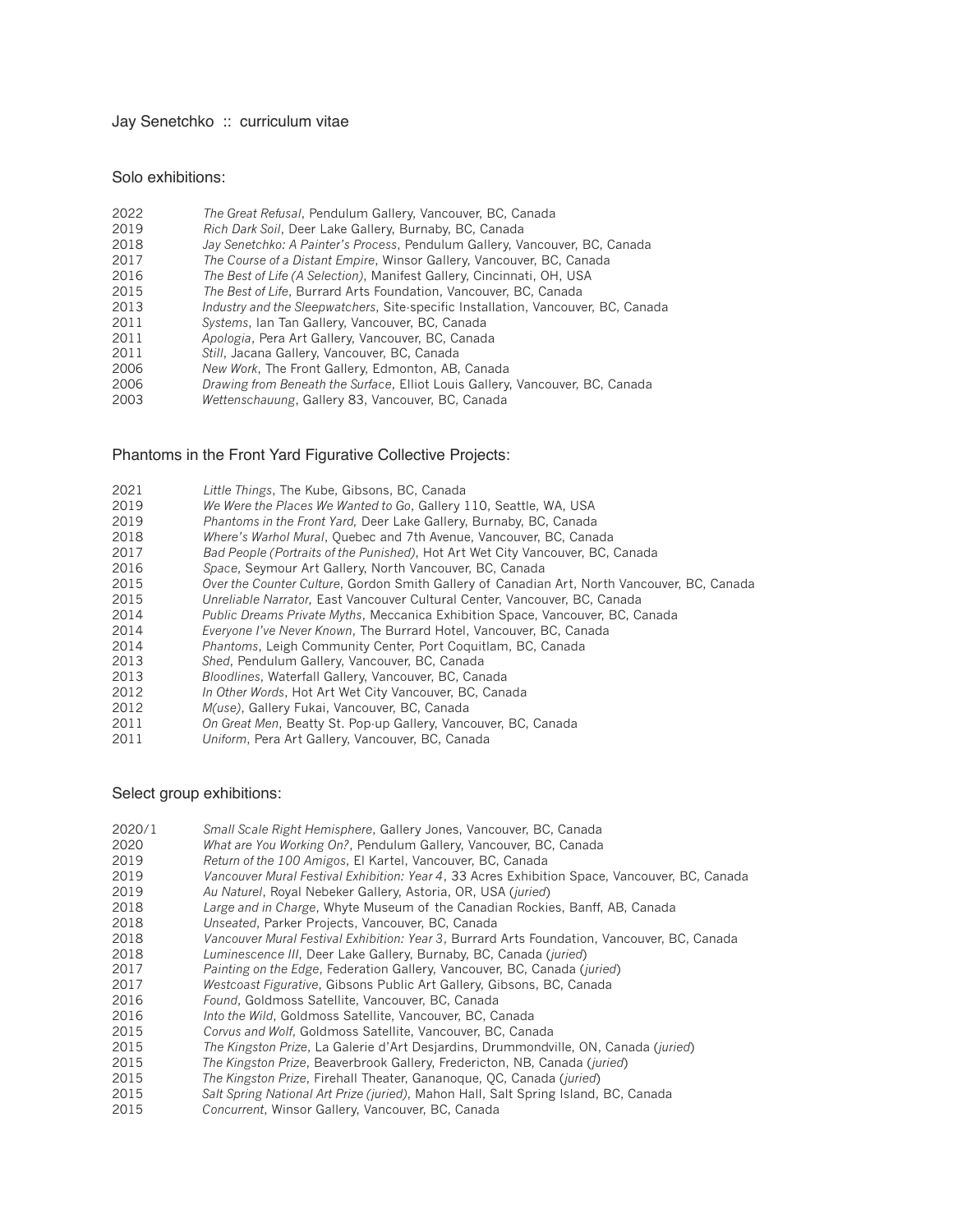| 2015 | Summer Mix, Kimoto Gallery, Vancouver, BC, Canada                                   |
|------|-------------------------------------------------------------------------------------|
| 2014 | Summer Mix, Kimoto Gallery, Vancouver, BC, Canada                                   |
| 2014 | Thru the Trap Door, On Main Gallery, Vancouver, BC, Canada                          |
| 2014 | Aerial, Goldmoss Gallery, Roberts Creek, BC, Canada                                 |
| 2013 | The Kingston Prize, Art Gallery of Calgary, Calgary, AB, Canada (juried)            |
| 2013 | The Kingston Prize, Firehall Theater, Gananoque, QC, Canada (juried)                |
| 2013 | Anonymous Drawings, Galerie Nord/Kunstverein Tiergarten, Berlin, Germany (juried)   |
| 2013 | Anonymous Drawings, Galerie Delikatessenhaus, Leipzig, Germany (juried)             |
| 2013 | Anonymous Drawings, TAC Eindhoven, Eindhoven, Netherlands (juried)                  |
| 2012 | Painting on the Edge, Federation Gallery, Vancouver, BC, Canada (juried)            |
| 2012 | Summer Show, Blackheath Gallery, London, UK                                         |
| 2012 | GZ-ArtBasel, Saalbau Rhypark am Rhein, Basel, Switzerland (juried)                  |
| 2012 | The Kingston Prize, La Galerie d'Art Desjardins, Drummondville, ON, Canada (juried) |
| 2011 | The Kingston Prize, Royal Ontario Museum, Toronto, ON, Canada (juried)              |
| 2011 | Group Show, Axis Contemporary Art, Calgary, AB, Canada                              |
| 2011 | Figuratively Speaking, Blackheath Gallery, London, UK                               |
| 2011 | Painting on the Edge, Federation Gallery, Vancouver, BC, Canada (juried)            |
| 2010 | Mirror Mirror, Gallery Atsui, Vancouver, BC, Canada                                 |
| 2010 | The Drawing Room, Pendulum Gallery, Vancouver, BC, Canada                           |
| 2009 | 10 x 10, Gallery Atsui, Vancouver, BC, Canada                                       |
| 2008 | Kitsch Biennale, Pasinger Fabrik, Munich, Germany (juried)                          |
| 2007 | Grand, The Weiss Gallery, Calgary, Alberta, Canada                                  |
| 2007 | The Kingston Prize, Kingston, ON, Canada (juried)                                   |
| 2007 | Painting on the Edge, Federation Gallery, Vancouver, BC, Canada (juried)            |
| 2006 | Perspectives, Elliot Louis Gallery, Vancouver, BC, Canada                           |
| 2006 | Figurative Show, Front Gallery, Edmonton, AB, Canada                                |
| 2003 | Sensualite, Bfly Atelier, Vancouver, BC, Canada                                     |
| 2002 | Neo-indifference with Gideon Flitt, Bfly Atelier, Vancouver, BC, Canada             |
| 2002 | SWARM, Gallery 83, Vancouver, BC, Canada                                            |
|      |                                                                                     |

*Something Happened*, Gallery 83, Vancouver, BC, Canada

# Awards:

| Manifest Grand Jury Finalist for Season 13, Manifest Gallery, Cincinnati, OH, USA<br>2018            |  |
|------------------------------------------------------------------------------------------------------|--|
|                                                                                                      |  |
| 4th Place - Landscape with Life, American Art Awards, http://www.americanartawards.com/<br>2017      |  |
| 2013<br>Honourable mention, The Kingston Prize, Art Gallery of Calgary, Calgary, AB, Canada          |  |
| 2012<br>$1st$ place award, Painting on the Edge, Federation Gallery, Vancouver, BC, Canada           |  |
| 2 <sup>nd</sup> place award, Painting on the Edge, Federation Gallery, Vancouver, BC, Canada<br>2011 |  |
| 2007<br>2 <sup>nd</sup> place award, Painting on the Edge, Federation Gallery, Vancouver, BC, Canada |  |

# Donations:

| 2022 | Splash, Vancouver, BC, Canada                                       |
|------|---------------------------------------------------------------------|
| 2022 | Art for Life, Vancouver, BC, Canada                                 |
| 2021 | Splash, Vancouver, BC, Canada                                       |
| 2020 | Splash, Vancouver, BC, Canada                                       |
| 2019 | Splash, Vancouver, BC, Canada                                       |
| 2019 | Art for Life, Vancouver, BC, Canada                                 |
| 2018 | Splash, Vancouver, BC, Canada                                       |
| 2017 | Pivots and Spins, Access Gallery, Vancouver, BC, Canada             |
| 2017 | Splash, Vancouver, BC, Canada                                       |
| 2016 | Splash, Vancouver, BC, Canada                                       |
| 2012 | Art for Life, Vancouver, BC, Canada                                 |
| 2011 | Art for Life, Vancouver, BC, Canada                                 |
| 2011 | Unite with Art, Vancouver, BC, Canada                               |
| 2010 | Art for Life, Vancouver, BC, Canada                                 |
| 2010 | Unite with Art, Vancouver, BC, Canada                               |
| 2007 | The Middle, private exhibition for BC Cancer, Vancouver, BC, Canada |
| 2006 | Odd Pieces, private exhibition for BC Cancer, Vancouver, BC, Canada |
|      |                                                                     |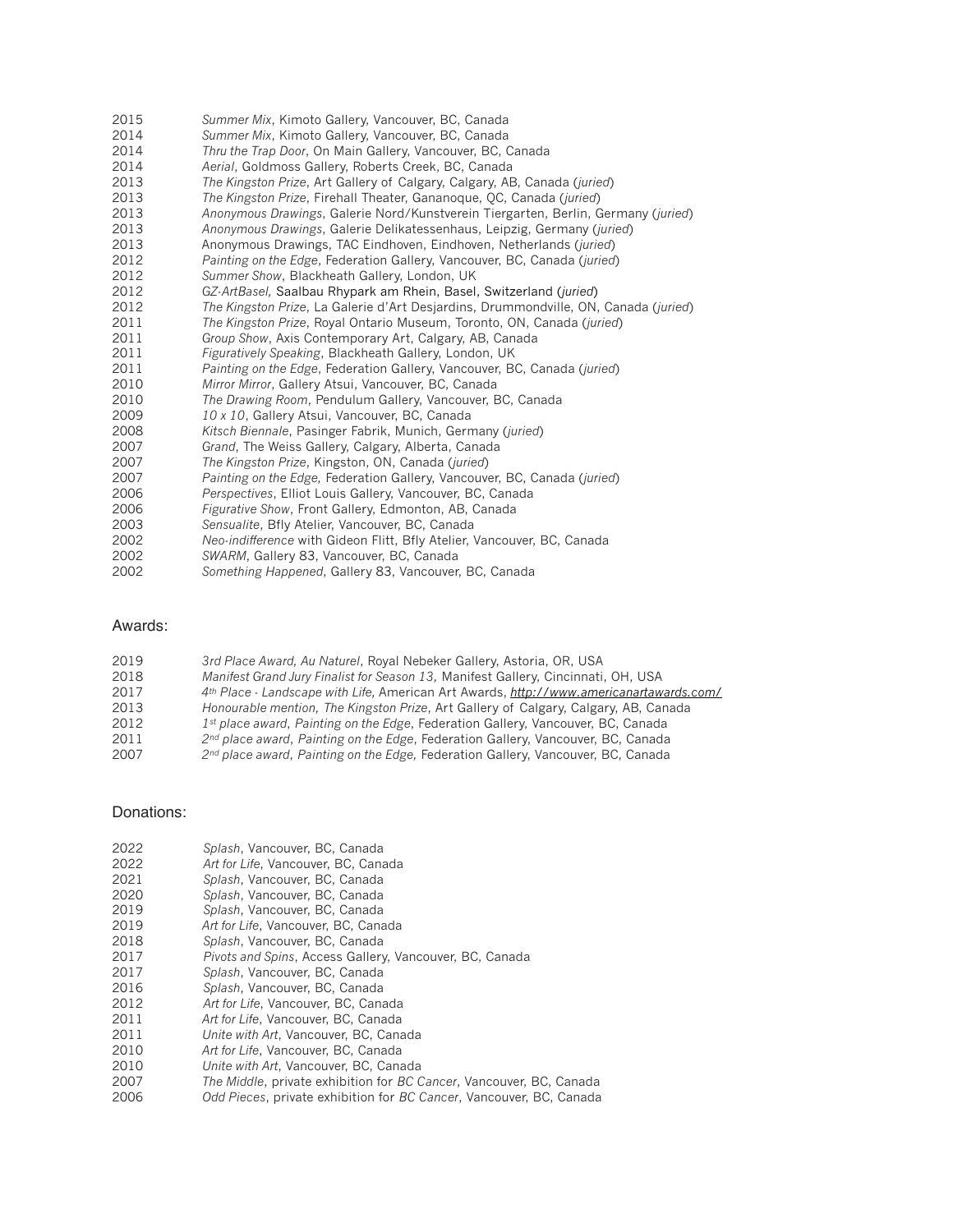| 2005 | Move, private exhibition for BC Cancer, Vancouver, BC, Canada  |
|------|----------------------------------------------------------------|
| 2004 | Shift, private exhibition for BC Cancer, Vancouver, BC, Canada |

#### Education:

| 2006    | Odd Nerdrum apprenticeship                                   |
|---------|--------------------------------------------------------------|
| 2000-03 | Gideon Flitt apprenticeship                                  |
| 2001    | Vancouver Film School, Diploma of Classical Animation        |
| 1997    | Bachelor of Commerce with Distinction, University of Alberta |

## Writing:

| 2018 | Sunshine in a Cloudy Age, Exhibition Text, Sunshine Frere at Seymour Art Gallery, Vancouver, BC, Canada |
|------|---------------------------------------------------------------------------------------------------------|
| 2015 | Eagle Versus Seagull, Essay.                                                                            |
| 2015 | Art Isn't that Important, Essay.                                                                        |
| 2014 | Dangerous Individuals, Essay.                                                                           |
| 2010 | Originality is Boring, Essay                                                                            |

## Teaching Experience, Panels:

| 2019         | Juror, Ferry Building Gallery Annual Call for Entry, West Vancouver, Vancouver, BC, Canada                   |
|--------------|--------------------------------------------------------------------------------------------------------------|
| 2018         | Speaker, Contemporary Art Society of Vancouver, Parker Projects, Vancouver, BC, Canada                       |
| 2017         | Speaker, THRIVE, Winsor Gallery, Vancouver, BC, Canada                                                       |
| 2017         | Speaker, Artist Talk: The Course of a Distant Empire, Winsor Gallery, Vancouver, BC, Canada                  |
| 2015         | Speaker, Contemporary Art Society of Vancouver, Burrard Arts Foundation, Vancouver, BC, Canada               |
| 2015         | Panelist, Concurrent Panel Discussion, Winsor Gallery, Vancouver, BC, Canada                                 |
| 2015         | Juror, Opus Art Supplies Outdoor Painting Competition, Vancouver, BC, Canada                                 |
| 2015         | <i>Instructor, Craftsy Online Education - Colours in Bloom, Denver, CO, USA</i>                              |
| 2014         | Instructor, Craftsy Online Education - Paint and Palette Essentials, Denver, CO, USA                         |
| 2010         | Juror, Airs, Canadian Federation of Artists, Vancouver, BC, Canada                                           |
| 2020-2021    | <i>Painting Instructor, Langara Centre for Entertainment Arts, Vancouver, BC, Canada</i>                     |
| 2020-2021    | Life Drawing instructor, Langara Centre for Entertainment Arts, Vancouver, BC, Canada                        |
| 2019-2021    | Perspective instructor, Langara Centre for Entertainment Arts, Vancouver, BC, Canada                         |
| 2019-2021    | Composition instructor, Langara Centre for Entertainment Arts, Vancouver, BC, Canada                         |
| 2021-present | Life Drawing instructor, Bow Valley College Centre for Entertainment Arts, Calgary, AB, Canada               |
|              | 2021 present Perspective instructor, Bow Valley College Centre for Entertainment Arts, Calgary, AB, Canada   |
|              | 2021 present Composition instructor, Bow Valley College Centre for Entertainment Arts, Calgary, AB, Canada   |
|              | 2021 present Colour Theory instructor, Bow Valley College Centre for Entertainment Arts, Calgary, AB, Canada |
|              | 2014 present Colour Theory instructor, Vancouver Film School, Vancouver, BC, Canada                          |
|              | 2002-present Composition instructor, Vancouver Film School, Vancouver, BC, Canada                            |
|              | 2002-present Art History instructor, Vancouver Film School, Vancouver, BC, Canada                            |
|              | 2001 present Life Drawing instructor, Vancouver Film School, Vancouver, BC, Canada                           |
|              | 2001 present <i>Perspective instructor</i> , Vancouver Film School, Vancouver, BC, Canada                    |
|              |                                                                                                              |

#### Press:

2022, May 25. Kong, Yani. *Jay Senetchko - Living in a Time of Crisis.* Galleries West. [Link](https://www.gallerieswest.ca/magazine/stories/jay-senetchko/)

2022, May 19. Cammack, Kimberly R. *"The Great Refusal", by Artist Jay Senetchko*. Marthafield. [Link](https://marthafied.com/the-great-refusal-by-artist-jay-senetchko.html)

2022, May 12. Staff. *"The Great Refusal", by Artist Jay Senetchko*. Art For Your Cause. [Link](https://news.afyc.com/the-great-refusal-by-artist-jay-senetchko-2/)

2022, May 5. Staff. *"The Great Refusal", by Artist Jay Senetchko*. Booooooom. [Link](https://www.booooooom.com/2022/05/12/the-great-refusal-by-artist-jay-senetchko/)

2022, April 29, Wright, Dani. This Artist is Donating Half of the Proceeds from hi Latest Show to Support Ukraine. Vancouver Magazine. [Link](https://www.vanmag.com/Jay-Senetchkos-The-Great-Refusal-is-a-Great-Way-To-Support-Ukraine)

2019, January 17. Staff. *Deer Lake Gallery gears up for another busy year. Rich Dark Soil, a new solo show by Jay Senetchko, kicks off the year with an opening this weekend*. Burnaby Now, Burnaby, BC.

2018, December 15. Staff. *Jay Senetchko holds solo show at Deer Lake Gallery*. Burnaby Now, Burnaby, BC. [Link](https://www.burnabynow.com/entertainment/jay-senetchko-holds-solo-show-at-deer-lake-gallery-1.23527148) 

2018, November 21. Sproule, Michelle. *The Scout List*, *Volume 499*. Scout Magazine. [Link](http://scoutmagazine.ca/2018/11/21/scout-list-vol-499/)

2018, November-January. *Jay Senetchko: A Painter's Process*. Preview Magazine, Vancouver, BC. [Link](http://preview-art.com/events/jay-senetchko-a-painters-process/)

2018, November 14. Wadsley, Helena. *Unseating the Male Gaze.* Galleries West. [Link](http://www.gallerieswest.ca/magazine/stories/unseating-the-male-gaze/)